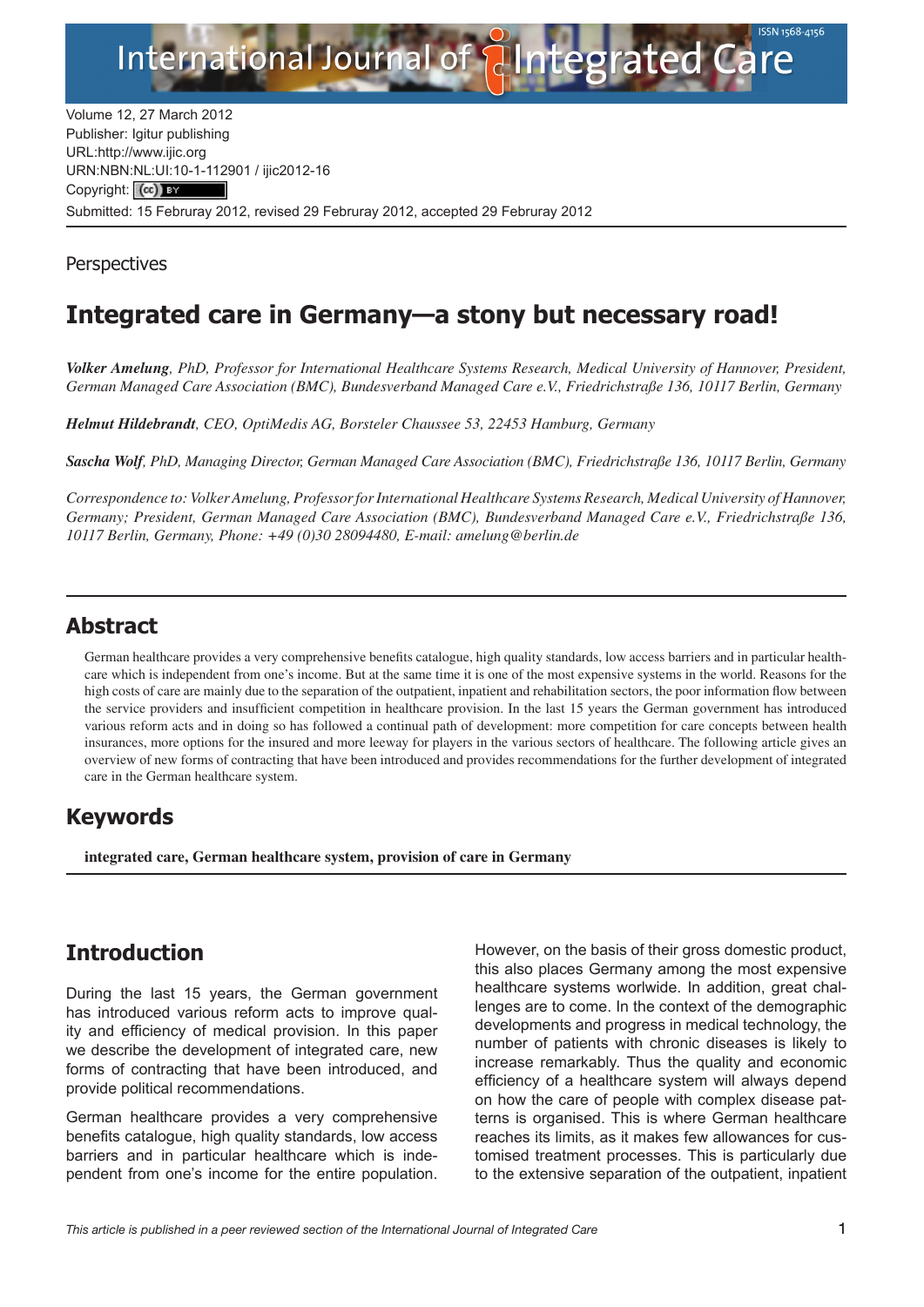and rehabilitation sectors, the poor information flow between the service providers and the insufficient competition in healthcare provision. It is even more regrettable that the German government's many attempts to provide integrated care have largely been unsuccessful and their spread has faltered since its start-up funding expired at the end of 2008. Thus there is a broad consensus that the German healthcare system must undergo structural reforms.

#### **Where is the problem in German healthcare?**

The remaining inefficiency of German healthcare is not a new issue. Already in the 1970s the inadequate exchange of information between doctors was criticised as well as the ruptures in treatment when tran-sitioning from one medical sector to another [\[1\]](#page-4-0). Since then little has changed, as the current comprehensive study which compares 11 countries has confirmed [\[2\]](#page-4-0). Twenty-three percent of the patients surveyed in Germany affirmed that the flow of information between the service providers is insufficient. That is more than in any other country in the study. Thirty-five percent complained that specialists are not sufficiently familiar with the disease history of the patient or that the primary care providers are not informed about the treatments by specialists. These informational deficiencies directly lead to the accrual of preventable costs: according to the Bertelsmann Stiftung health monitor, every fourth person surveyed believed that the interface problems in transferring from the primary care to specialist treatment resulted in unnecessary repeat examinations. In the case of transfers from outpatient to inpatient care, as much as 27.5% are of this opinion [\[3\]](#page-4-0).

The great lack of the integration of technical processes and informational technology is the consequence of three fundamental problems in German healthcare. First, the competition for contracts and the provision of care is still very limited. Instead care is dominated by mutual and uniform contracts between the traditional associations of the statutory sickness funds and the service providers. There is too little room in this system for individualised, patient-orientated services. The lack of competition all too often leads to reliance on the familiar and thus results in a certain aversion to technology. Secondly, there is a lack of cooperation between disciplines. The field of activities of German physicians (in comparison to other countries) is characterised by its wide spectrum and tasks that more affordable and possibly even more suitable professions could execute just as well. Thirdly, medical care takes place in largely separate sectors with their own compensation systems, budgets, high market entry

barriers and complex planning structures. A lack of transparency and false incentives lead to the fact that the diagnostic process is continually further developed without considering previous test results. This is not only a problem at the interface between outpatient and inpatient treatment, but also within sectors, such as the decision process between primary care physicians and specialists [\[4\]](#page-4-0).

#### **Integrated care—ambiguous development since the end of start-up financing**

In the last 15 years the German government has introduced various laws and in doing so has followed a continual path of development: more competition for care concepts between health insurances, more options for the insured and more leeway for players in the various sectors of healthcare [[5\]](#page-4-0). In the meantime, numerous different possibilities for contracts with managed care elements in particular forms of care have been created ([Table 1\)](#page-2-0).

The German government has placed its hopes in managed care to a large extent. Since 2004 individual physicians and physician networks have been able to become direct contract partners with the health insurances for the first time through selective contracts. Combined with an attractive start-up financing of up to 1% of the entire compensation of physicians and hospitals, ca. €680 million, integrated care experienced a strong push. Within four years, approximately 6000 contracts were concluded.

With the expiration of the start-up financing at the end of 2008, the success ebbed somewhat. Around 20% of the contracts were immediately dissolved or not renewed. At the end of 2009 it is assumed that there were approximately 5000 contracts and somewhat below 1% of the total expenses [\[7\]](#page-4-0). Although the sickness funds have drastically changed and acquired valuable expertise, the temporary start-up financing apparently did not suffice to fully attain the impact which was hoped for. It is even more regrettable since regional full-care models have proved to be able to improve the health and reduce the costs of sickness funds [\[8\]](#page-4-0).

Today, due to the conclusion of a series of new contracts in the mental illness field, rheumatology and also in full-care models, we estimate approximately 6000 contracts and an overall share of perhaps 1.5% of the total expenses.

The healthcare reform which took effect on January 1st, 2012, the Versorgungsstrukturgesetz (care structure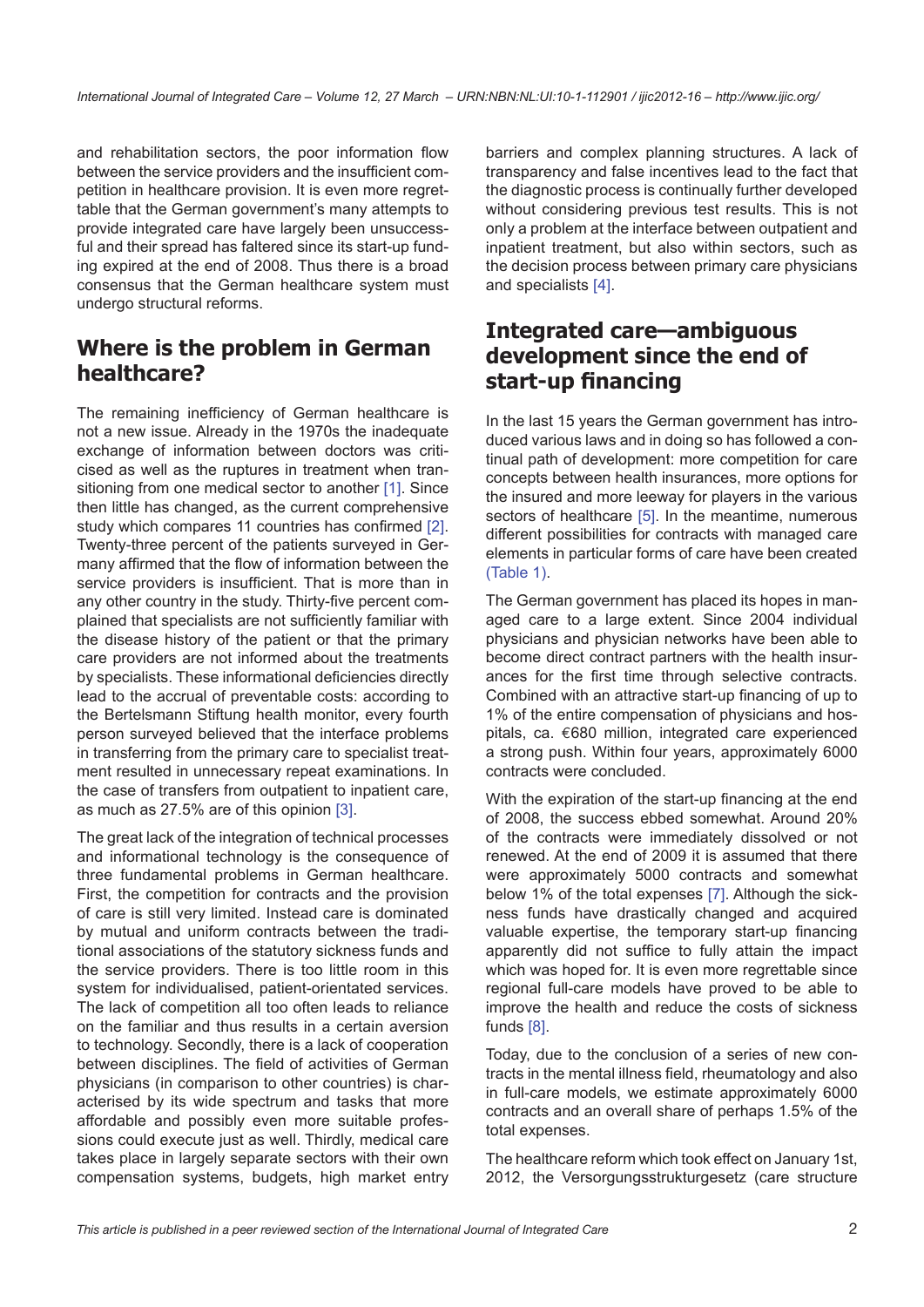|                                    | Group<br>contracts | <b>Pilot</b><br>projects | <b>General practitioner-</b><br>centred models | <b>Particular</b><br>outpatient care | Integrated<br>care | Disease management<br>programmes |
|------------------------------------|--------------------|--------------------------|------------------------------------------------|--------------------------------------|--------------------|----------------------------------|
| Legal basis                        | § 73a              | $$§ 63 - 65$             | §73b                                           | §73c                                 | § 140a-d           | $§$ 137 f-g                      |
|                                    | SGB <sub>V</sub>   | SGB <sub>V</sub>         | SGB <sub>V</sub>                               | SGB <sub>V</sub>                     | SGB <sub>V</sub>   | SGB <sub>V</sub>                 |
| Voluntary basis of the offer       | $\times$           | X                        |                                                | X                                    | X                  | X                                |
| Interdisciplinary                  | X                  | X                        |                                                | X                                    | X                  | X                                |
| Cross-sector                       |                    | X                        |                                                |                                      | X                  | X                                |
| Selective transactions<br>possible |                    | X                        | X                                              | X                                    | X                  |                                  |
| Obligatory evaluation              |                    |                          |                                                |                                      |                    | X                                |

<span id="page-2-0"></span>**Table 1.** Special forms of the provision of healthcare in Germany.

Source: [[6](#page-4-0)].

law), includes several good methods for interdisciplinary and cross-sector models of care. For example hospitals' obligation to mandatory discharge management. The introduction of an outpatient specialist care sector, in which inpatient as well as SHI-authorized physicians can equally take part, can also contribute to lessening the frictional losses at sector boundaries. The change to § 87b SGB V is particularly important. It creates the opportunity to introduce separate compensation rules for network practices and to assign these their own fee volumes. In this way quality- and success-based forms of compensation (pay for performance) could receive new vigour. However, beyond these specific improvements the central blockades for integrated care are not addressed by the care structure law.

### **What must be done?**

If one goes looking for blockades in integrated care, one usually encounters the supposed inflexibility of traditional structures, the conflicts between statutory doctors and those working in inpatient care, as well as the fears of losing independence and worries about the transparency of quality shortcomings [\[9\]](#page-4-0). These problems, which are to a certain extent more feared than actual, surely play a role in explaining the great caution with which players in healthcare approach new contract forms. In the end, however, this only concerns the symptoms of inadequate conditions which insufficiently take into account the improvement of outcomes. For the belief has become established that traditional structures must be broken up due to the expected increase in chronic and complex illnesses. Policies, sickness funds, service providers, consultants and scientists confirm the need for more cross-sector and interdisciplinary coordination in order to guarantee holistic treatment processes without breaks in care as well as to prevent unnecessary multiple examinations. It is

even more remarkable that up until now no dynamic could develop in the direction of innovative forms of care. The sobering inertia of those involved has many causes. In the end, one thing is clear: integrated care will only become established when all those involved see a realistic chance for personal added value through managed care.

Currently the risks outweigh the advantages for the health insurance companies, since innovative forms of care usually require considerable investments. However, as a corporation under public law a statutory sickness fund is obligated to demand additional premiums from their policyholders when the insurance exceeds its budget. Experience with additional premiums has shown that these can occasionally have serious consequences in terms of price competition. The risk and the use of resources necessary for integrated care are thus often classified as unreasonably high. Instead it is often more attractive for health insurances to invest in comprehensive, widespread primary care physician contracts or in contracts which are not cross-sector and thus easier to manage. In order to change this, health insurances should be given more flexible entrepreneurial leeway which also allows them to invest in projects whose revenue may first accrue in three to five years. In addition, innovation budgets should be introduced in health insurances for the development of highly innovative forms of care and pilot projects. The appropriate use of funds can be determined by using standardised evaluations of the supported projects.

There is also too little initiative from the service providers, as the economic pressure to be involved in selective contracts is rather low [[10](#page-4-0)]. Although many are dissatisfied with the high work load and the earning potential in statutory healthcare, none of those involved have to fear being excluded from the system. On the other hand, many physicians fear that a change in the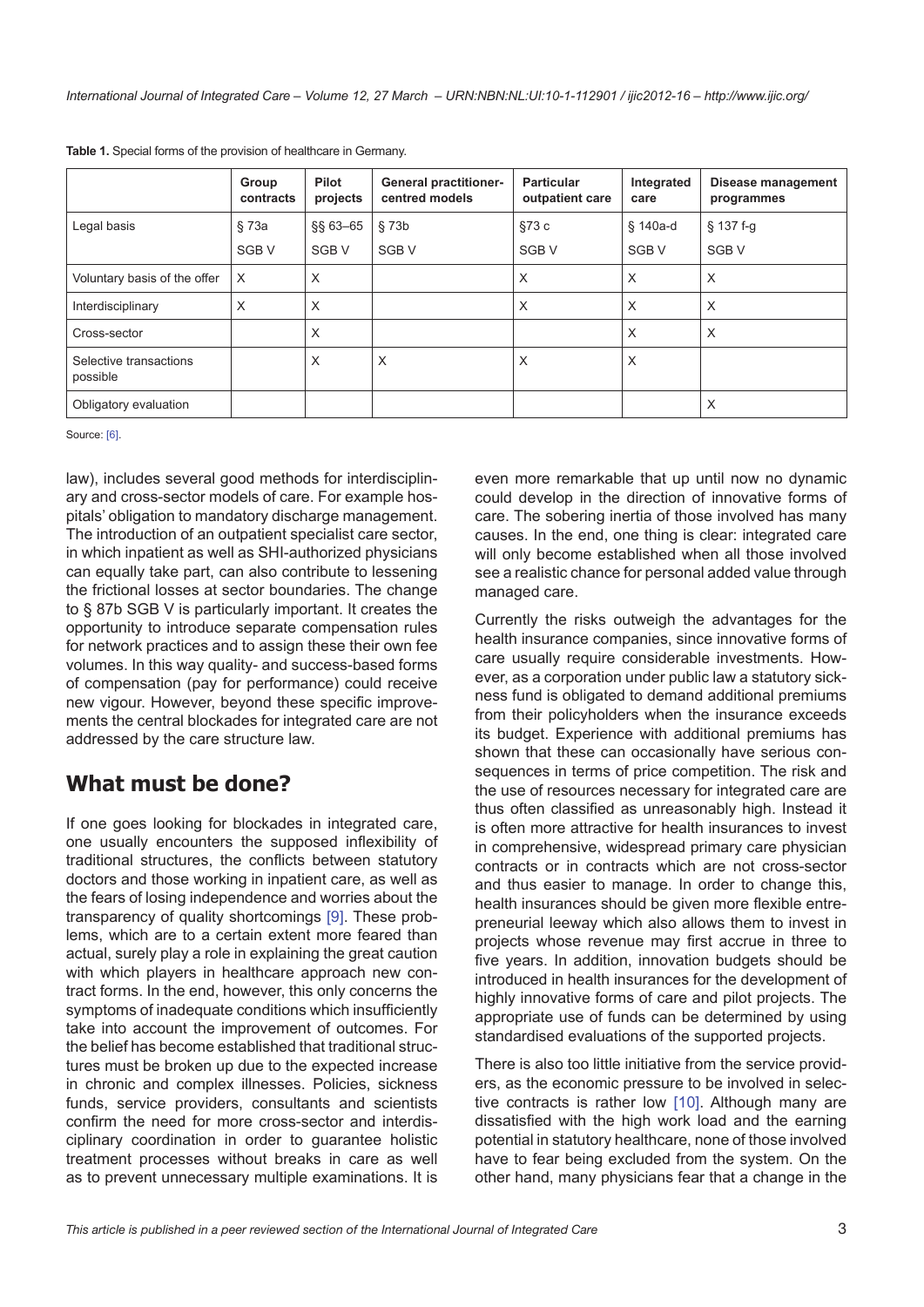structure of care could restrict their authority, increase surveillance and interfere with their freedom of treatment. For this reason, beyond the compensation system, incentives should be offered to physicians for their participation in integrated care. Compensation based on pay for performance would enable each party to attain additional income through individual performance. At the same time, this would enforce the desired qualitybased competition. By partly transferring the morbidity risk to the physician and by profit sharing, volume increases can be effectively prevented. In addition, special compensation rules for physician networks should be instituted and they should be assigned their own compensation budget.

The insured are rather skeptical of new forms of care. Most of them are confident in the quality supposedly provided by the government in the standard provision of care. Since the advantages of innovative forms of care can first be recognised when they are made use of in cases of illness, the insured are not very willing to accept alternative forms of care which are designed for long-term use. Thus it is even more important to ensure more transparency. Currently the insured can hardly judge the different services of the health insurances due to a lack of information. Thus more standardised evaluations and the publication of results are absolutely necessary. With the rising level of transparency, new forms of care would become more significant as an instrument for competition for the health insurances and a dynamic development process would be set in motion.

Comparable to the reluctance of the other participants, private partners—whether private insurances, the industry or also private financers, such as banks and private equity—have been rather cautious about investing in forms of integrated care up until now. There are individual cases of involvement, but the scale of engagement is nowhere close to the requirement for modernisation and increasing efficiency in German healthcare.

## **Conclusions**

In the future the efficiency of a healthcare system will be particularly assessed based on how the treatment of people with complex disease patterns is organised. The German healthcare system is not yet sufficiently equipped for this challenge. The far-reaching separation of the outpatient and inpatient sector, the inadequate flow of information between the service providers and competition in contract and care provision, which is still too weak, all allow too little room for customised treatment processes which are optimised throughout all of the stages of care. Thus it is all the more important to finally enable the breakthrough of

cross-sector and interdisciplinary forms of care. For it is only through cooperation and holistic treatment workflows that unnecessary repeat examinations can be prevented, individual, custom therapies as well as an efficient form of innovation-based competition can be made possible. Selective contracts will only become established when three prerequisites are fulfilled: first, the policyholders must be convinced that the quality of the products offered by the health insurances differs from insurance to insurance. Secondly, they must be able to recognise these differences and to assess the advantages and disadvantages for themselves. Thirdly, the service providers, statutory health insurances and possibly third-party financers have to see a realistic chance to earn profits through the participation in innovative forms of care.

Overcoming barriers in integrated care seems to be a never-ending story in the German healthcare system. Although politics have introduced more leeway for medical providers and insurances through various reform acts, the competition for contracts and the provision of care is still very limited. The separation of outpatient, inpatient, and rehabilitation sectors is stricter than in other countries. Nevertheless, we feel confident that we are on the right path in the direction of a more patient-oriented system. In the last decades, the number of physician networks has doubled from 200 to 400. By now, 30,000 doctors participate in cooperative forms of medical treatment. This builds the foundation for numerous population- and indication-based concepts of integrated care which have made remarkable progress. Yet, there is still a lot of work to do. At the end, integrated care will only become established when all stakeholders see a realistic chance to earn medical and economical profits through managed care.

## **About the authors**

**Prof. Dr. Volker E. Amelung** is professor for international healthcare systems Research at the Medical University of Hannover, Germany. He is also the president of the German Managed Care Association (BMC), Berlin. His research activities concentrate on healthcare policy, managed care, healthcare management, and healthcare systems research. He has coauthored more than ten books, and has published over 100 papers on managed care, healthcare policy, new technologies, and integrated delivery systems.

**Helmut Hildebrandt** is CEO and owner of OptiMedis AG, located in Hamburg, Germany. He holds a pharmacy diploma from Philipps-University, Marburg, Germany. He has worked intensively with the World Health Organization (Copenhagen) and with the institute for medicine-sociology of the University of